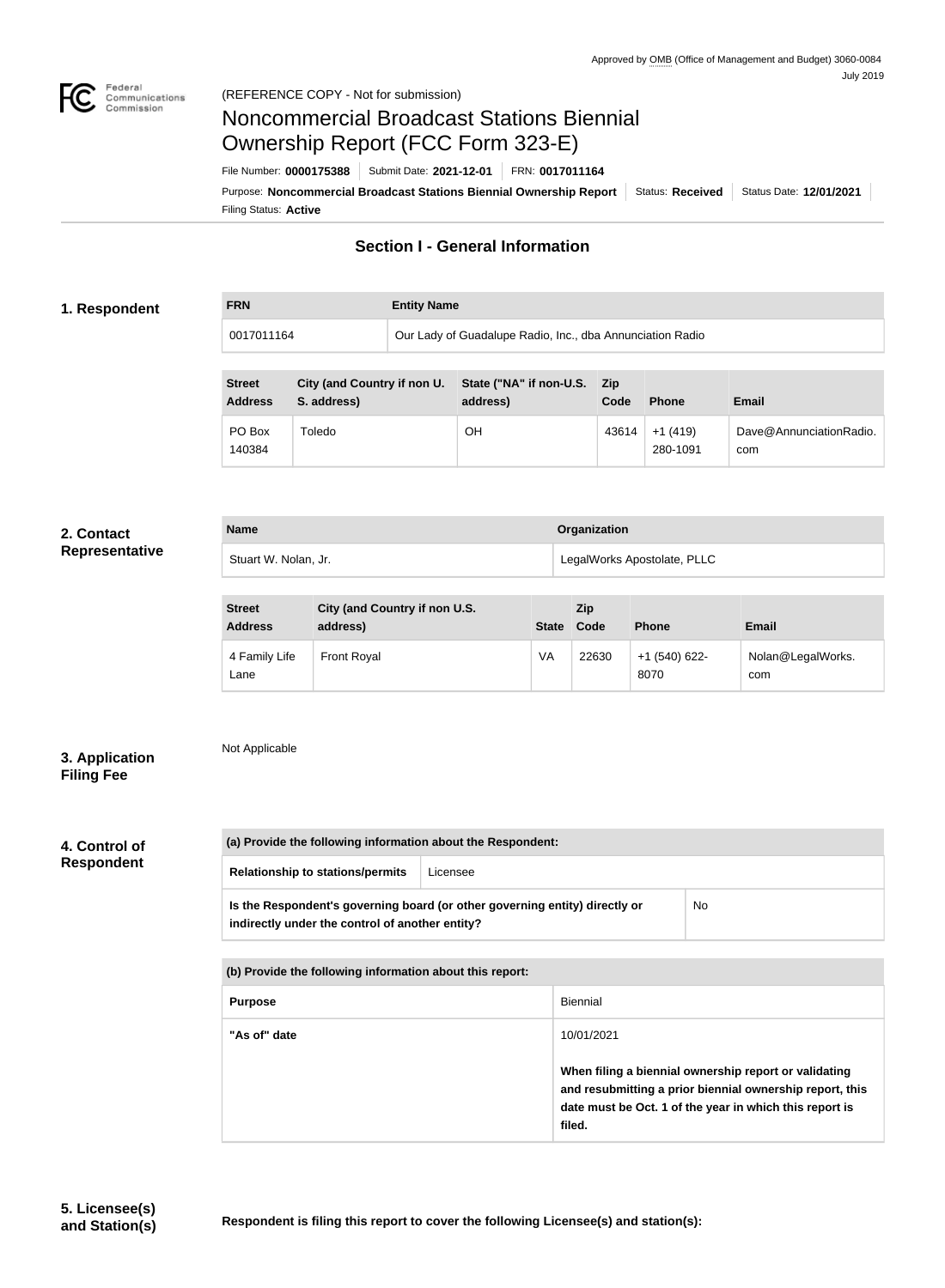| Licensee/Permittee Name<br><b>FRN</b>                     |                  |                 |              |                |  |
|-----------------------------------------------------------|------------------|-----------------|--------------|----------------|--|
| Our Lady of Guadalupe Radio, Inc., dba Annunciation Radio |                  |                 |              | 0017011164     |  |
|                                                           |                  |                 |              |                |  |
| Fac. ID No.                                               | <b>Call Sign</b> | <b>City</b>     | <b>State</b> | <b>Service</b> |  |
| ດລວ <del>77</del>                                         | METAT            | <b>EVINCTON</b> | ∩⊔           | ᄃᄿ             |  |

| 92877  | <b>WFOT</b> | <b>LEXINGTON</b>     | <b>OH</b> | FM |
|--------|-------------|----------------------|-----------|----|
| 137442 | <b>WSHB</b> | <b>WILLARD</b>       | <b>OH</b> | FM |
| 172338 | <b>WHRQ</b> | <b>SANDUSKY</b>      | OH        | FM |
| 175485 | <b>WRRO</b> | <b>EDON</b>          | <b>OH</b> | FM |
| 176349 | <b>WNOC</b> | <b>BOWLING GREEN</b> | <b>OH</b> | FM |

#### **Section II – Biennial Ownership Information**

#### **1. 47 C.F.R. Section 73.3613 Documents**

**Document Information**

Licensee Respondents that hold authorizations for one or more full power television, AM, and/or FM stations should list all contracts and other instruments set forth in 47 C.F.R. Section 73.3613(a) through (c) for the facility or facilities listed on this report. If the agreement is a network affiliation agreement, check the appropriate box. Otherwise, select "Other." Non-Licensee Respondents should select "Not Applicable" in response to this question.

| <b>Document Information</b>                     |                                             |  |  |
|-------------------------------------------------|---------------------------------------------|--|--|
| Description of contract or instrument           | Articles of Incorporation                   |  |  |
| Parties to contract or instrument               | State of Ohio                               |  |  |
| Date of execution                               | 07/2006                                     |  |  |
| Date of expiration                              | No expiration date                          |  |  |
| <b>Agreement type</b><br>(check all that apply) | Other<br>Agreement Type: governing document |  |  |

| <b>Document Information</b>                     |                                                             |
|-------------------------------------------------|-------------------------------------------------------------|
| Description of contract or instrument           | <b>Bylaws</b>                                               |
| Parties to contract or instrument               | OUR LADY OF GUADALUPE RADIO, INC. DBA<br>ANNUNCIATION RADIO |
| Date of execution                               | 07/2006                                                     |
| Date of expiration                              | No expiration date                                          |
| <b>Agreement type</b><br>(check all that apply) | Other<br>Agreement Type: governing document                 |

#### **2. Ownership Interests**

**(a)** Ownership Interests. This Question requires Respondents to enter detailed information about ownership interests by generating a series of subforms. Answer each question on each subform. The first subform listing should be for the Respondent itself. If the Respondent is not a natural person, also list each of the officers, members of the governing board (or other governing entity), stockholders, and any other persons or entities with a direct attributable interest in the Respondent pursuant to the standards set forth in 47 C.F.R. Section 73.3555. (A "direct" interest is one that is not held through any intervening companies or entities.) List each interest holder with a direct attributable interest in the Respondent separately.

Leave the percentage of total assets (Equity Debt Plus) field blank for an interest holder unless that interest holder has an attributable interest in the Respondent solely on the basis of the Commission's Equity Debt Plus attribution standard, 47 C.F.R. Section 73.3555, Note 2(i).

In the case of vertical or indirect ownership structures, list only those interests in the Respondent that also represent an attributable interest in the Licensee(s) for which the report is being submitted.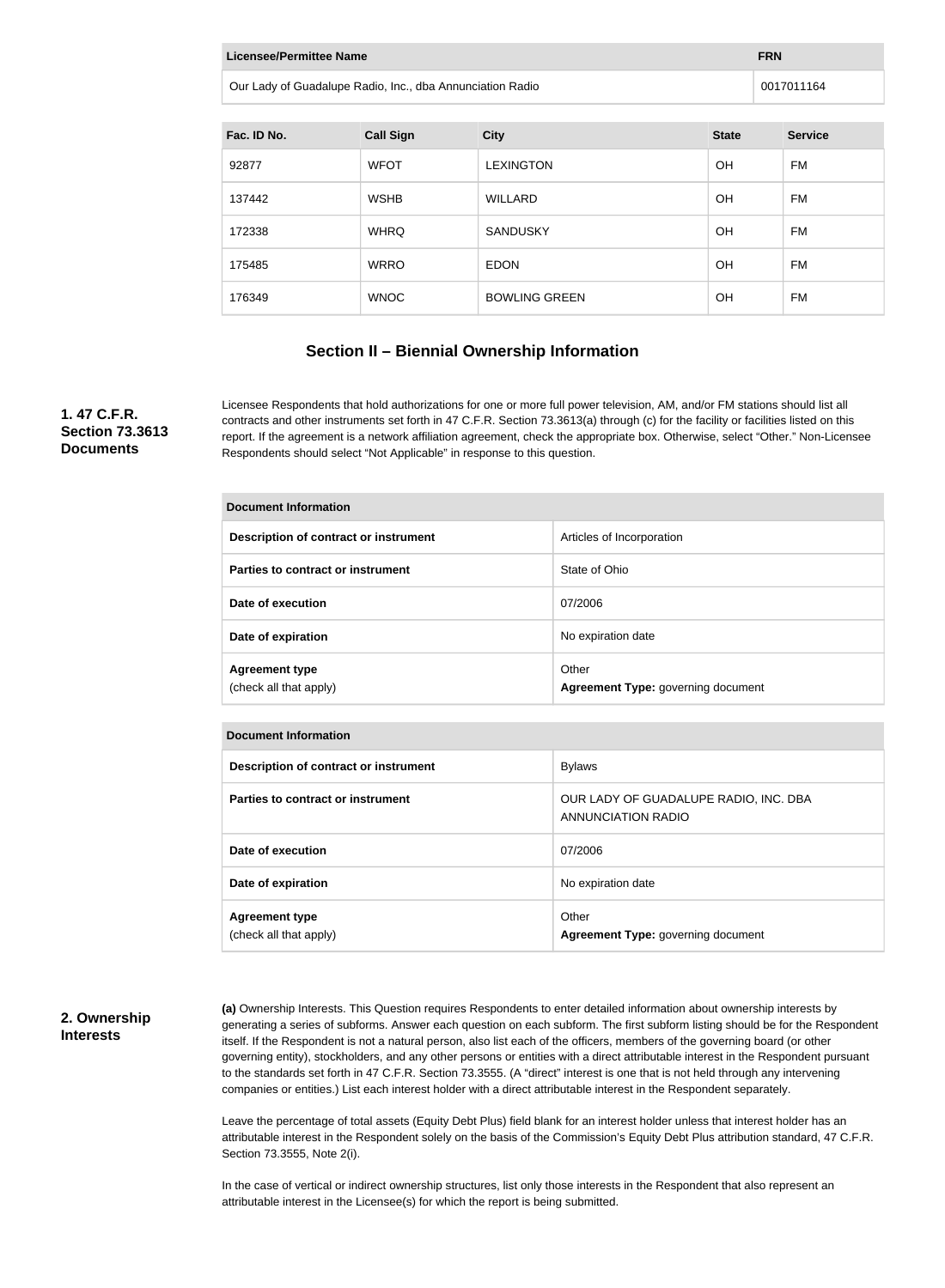Entities that are part of an organizational structure that includes holding companies or other forms of indirect ownership must file separate ownership reports. In such a structure do not report, or file a separate report for, any interest holder that does not have an attributable interest in the Licensee(s) for which the report is being submitted.

Please see the Instructions for further detail concerning interests that must be reported in response to this question.

The Respondent must provide an FCC Registration Number for each interest holder reported in response to this question. Please see the Instructions for detailed information and guidance concerning this requirement.

| <b>Ownership Information</b>                          |                                                                                      |                                                           |    |  |
|-------------------------------------------------------|--------------------------------------------------------------------------------------|-----------------------------------------------------------|----|--|
| <b>FRN</b>                                            | 0017011164                                                                           |                                                           |    |  |
| <b>Entity Name</b>                                    |                                                                                      | Our Lady of Guadalupe Radio, Inc., dba Annunciation Radio |    |  |
| <b>Address</b>                                        | PO Box                                                                               | 140384                                                    |    |  |
|                                                       | <b>Street 1</b>                                                                      |                                                           |    |  |
|                                                       | <b>Street 2</b>                                                                      |                                                           |    |  |
|                                                       | <b>City</b>                                                                          | Toledo                                                    |    |  |
|                                                       | State ("NA" if non-U.S.<br>address)                                                  | OH                                                        |    |  |
|                                                       | <b>Zip/Postal Code</b>                                                               | 43614                                                     |    |  |
|                                                       | Country (if non-U.S.<br>address)                                                     | <b>United States</b>                                      |    |  |
| <b>Listing Type</b>                                   | Respondent                                                                           |                                                           |    |  |
| <b>Positional Interests</b><br>(check all that apply) | Respondent                                                                           |                                                           |    |  |
| <b>Tribal Nation or Tribal</b><br><b>Entity</b>       | Interest holder is not a Tribal nation or Tribal entity                              |                                                           |    |  |
| <b>Interest Percentages</b>                           | <b>Voting</b>                                                                        | 0.0%                                                      |    |  |
| (enter percentage values<br>from 0.0 to 100.0)        | <b>Equity</b>                                                                        | 0.0%                                                      |    |  |
|                                                       | <b>Total assets (Equity Debt</b><br>Plus)                                            | 0.0%                                                      |    |  |
| that do not appear on this report?                    | Does interest holder have an attributable interest in one or more broadcast stations |                                                           | No |  |

| <b>Ownership Information</b> |                                     |                      |  |
|------------------------------|-------------------------------------|----------------------|--|
| <b>FRN</b>                   | 9990132646                          |                      |  |
| <b>Name</b>                  | Mary Ellen Harris                   |                      |  |
| <b>Address</b>               | PO Box                              |                      |  |
|                              | <b>Street 1</b>                     | 3417 Gallatin Road   |  |
|                              | <b>Street 2</b>                     |                      |  |
|                              | <b>City</b>                         | <b>Ottowa Hills</b>  |  |
|                              | State ("NA" if non-U.S.<br>address) | OH                   |  |
|                              | <b>Zip/Postal Code</b>              | 43605                |  |
|                              | Country (if non-U.S.<br>address)    | <b>United States</b> |  |
|                              |                                     |                      |  |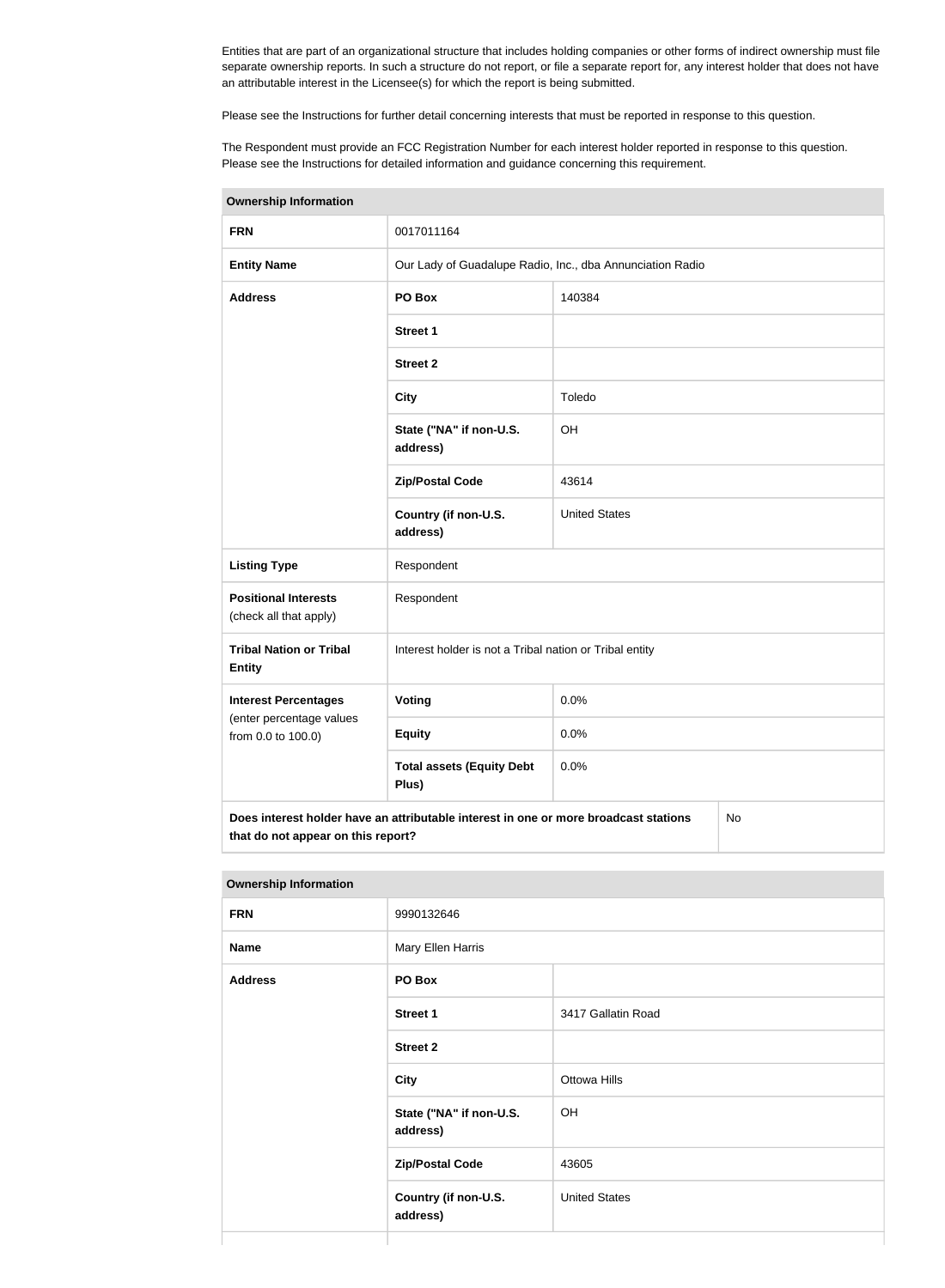| <b>Listing Type</b>                                                               | <b>Other Interest Holder</b>                                                         |                        |     |
|-----------------------------------------------------------------------------------|--------------------------------------------------------------------------------------|------------------------|-----|
| <b>Positional Interests</b><br>(check all that apply)                             | Member of Governing Board (or other governing entity)                                |                        |     |
| <b>Principal Profession or</b><br><b>Occupation</b>                               | Social Worker, Teacher, Retired                                                      |                        |     |
| By Whom Appointed or<br><b>Elected</b>                                            | Members of the Board                                                                 |                        |     |
| Citizenship, Gender,<br><b>Ethnicity, and Race</b><br><b>Information (Natural</b> | <b>Citizenship</b>                                                                   | <b>US</b>              |     |
|                                                                                   | Gender                                                                               | Female                 |     |
| Persons Only)                                                                     | <b>Ethnicity</b>                                                                     | Not Hispanic or Latino |     |
|                                                                                   | Race                                                                                 | White                  |     |
| <b>Interest Percentages</b>                                                       | Voting                                                                               | 14.3%                  |     |
| (enter percentage values<br>from 0.0 to 100.0)                                    | <b>Equity</b>                                                                        | 0.0%                   |     |
|                                                                                   | <b>Total assets (Equity Debt</b><br>Plus)                                            | 0.0%                   |     |
|                                                                                   | Does interest holder have an attributable interest in one or more broadcast stations |                        | No. |

**that do not appear on this report?**

## **Ownership Information FRN** 9990132649 **Name** Mur Bookmiller **Address PO Box Street 1** 6119 Deepwood Drive **Street 2 City** Sylvania **State ("NA" if non-U.S. address)** OH **Zip/Postal Code** 43560 **Country (if non-U.S. address)** United States Listing Type **Conservant Conservant Conservant Conservant Conservant Conservant Conservant Conservant Conservant Positional Interests** (check all that apply) Member of Governing Board (or other governing entity) **Principal Profession or Occupation** Development Executive **By Whom Appointed or Elected** Members of the Board **Citizenship, Gender, Ethnicity, and Race Information (Natural Persons Only) Citizenship** US Gender Male **Ethnicity** Not Hispanic or Latino **Race** White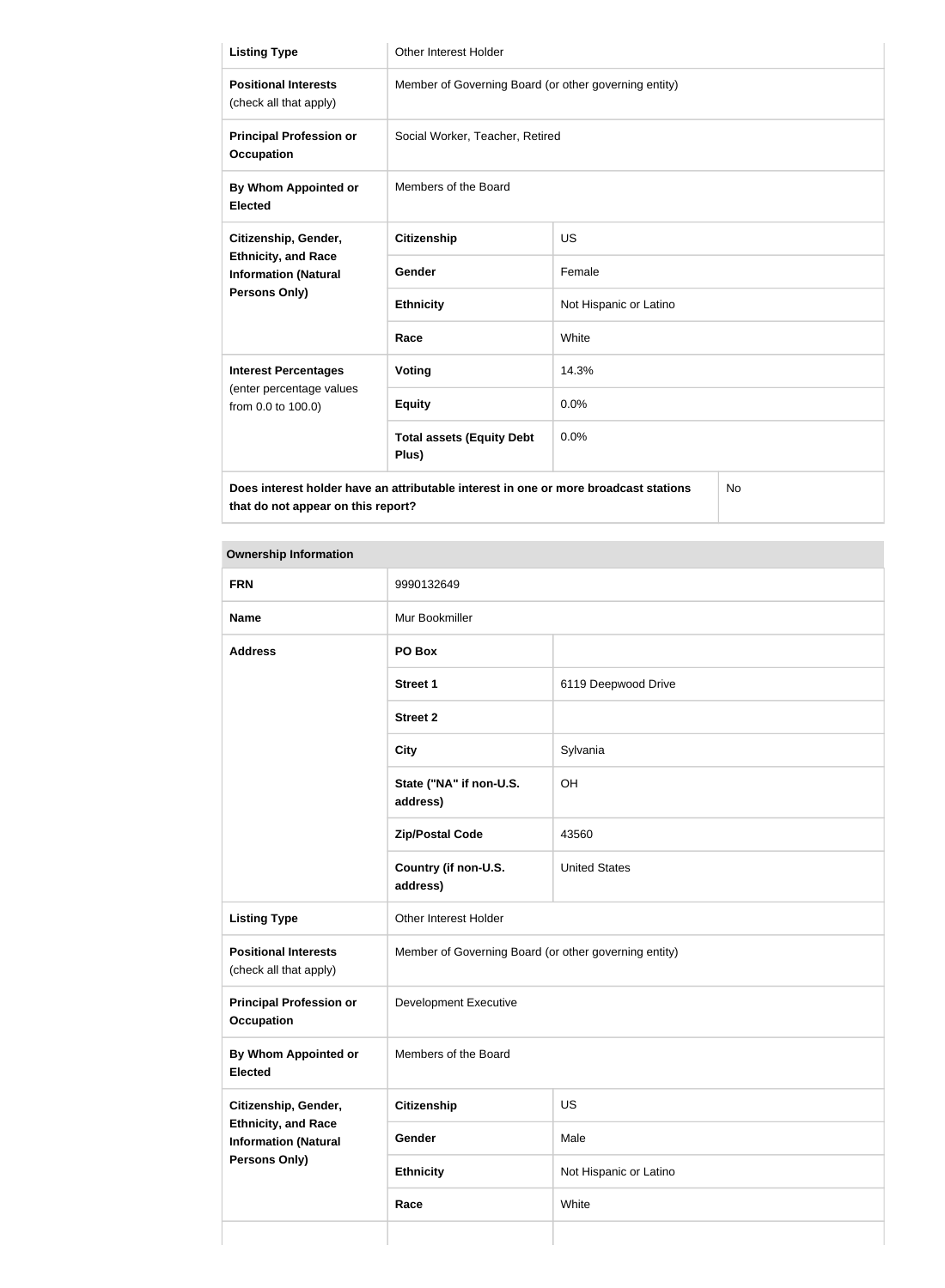| <b>Interest Percentages</b><br>(enter percentage values<br>from 0.0 to 100.0) | Voting                                                                               | 14.3%   |    |
|-------------------------------------------------------------------------------|--------------------------------------------------------------------------------------|---------|----|
|                                                                               | <b>Equity</b>                                                                        | $0.0\%$ |    |
|                                                                               | <b>Total assets (Equity Debt</b><br>Plus)                                            | $0.0\%$ |    |
|                                                                               | Does interest holder have an attributable interest in one or more broadcast stations |         | No |

**that do not appear on this report?**

| <b>Ownership Information</b>                              |                                                                                      |                        |    |
|-----------------------------------------------------------|--------------------------------------------------------------------------------------|------------------------|----|
| <b>FRN</b>                                                | 9990132654                                                                           |                        |    |
| <b>Name</b>                                               | Shane Stanfield                                                                      |                        |    |
| <b>Address</b>                                            | PO Box                                                                               |                        |    |
|                                                           | <b>Street 1</b>                                                                      | 7152 Whispering Oak Dr |    |
|                                                           | <b>Street 2</b>                                                                      |                        |    |
|                                                           | <b>City</b>                                                                          | Sylvania               |    |
|                                                           | State ("NA" if non-U.S.<br>address)                                                  | OH                     |    |
|                                                           | <b>Zip/Postal Code</b>                                                               | 43560                  |    |
|                                                           | Country (if non-U.S.<br>address)                                                     | <b>United States</b>   |    |
| <b>Listing Type</b>                                       | Other Interest Holder                                                                |                        |    |
| <b>Positional Interests</b><br>(check all that apply)     | Member of Governing Board (or other governing entity)                                |                        |    |
| <b>Principal Profession or</b><br><b>Occupation</b>       | <b>ATandT Communications Management</b>                                              |                        |    |
| <b>By Whom Appointed or</b><br><b>Elected</b>             | Members of the Board                                                                 |                        |    |
| Citizenship, Gender,                                      | <b>Citizenship</b>                                                                   | <b>US</b>              |    |
| <b>Ethnicity, and Race</b><br><b>Information (Natural</b> | Gender                                                                               | Male                   |    |
| Persons Only)                                             | <b>Ethnicity</b>                                                                     | Not Hispanic or Latino |    |
|                                                           | Race                                                                                 | White                  |    |
| <b>Interest Percentages</b>                               | Voting                                                                               | 14.3%                  |    |
| (enter percentage values<br>from 0.0 to 100.0)            | <b>Equity</b>                                                                        | 0.0%                   |    |
|                                                           | <b>Total assets (Equity Debt</b><br>Plus)                                            | 0.0%                   |    |
|                                                           | Does interest holder have an attributable interest in one or more broadcast stations |                        | No |

**that do not appear on this report?**

| <b>Ownership Information</b> |                 |                          |
|------------------------------|-----------------|--------------------------|
| <b>FRN</b>                   | 9990148436      |                          |
| <b>Name</b>                  | Rob Fawcett     |                          |
| <b>Address</b>               | PO Box          |                          |
|                              | <b>Street 1</b> | 6462 Old State Route 224 |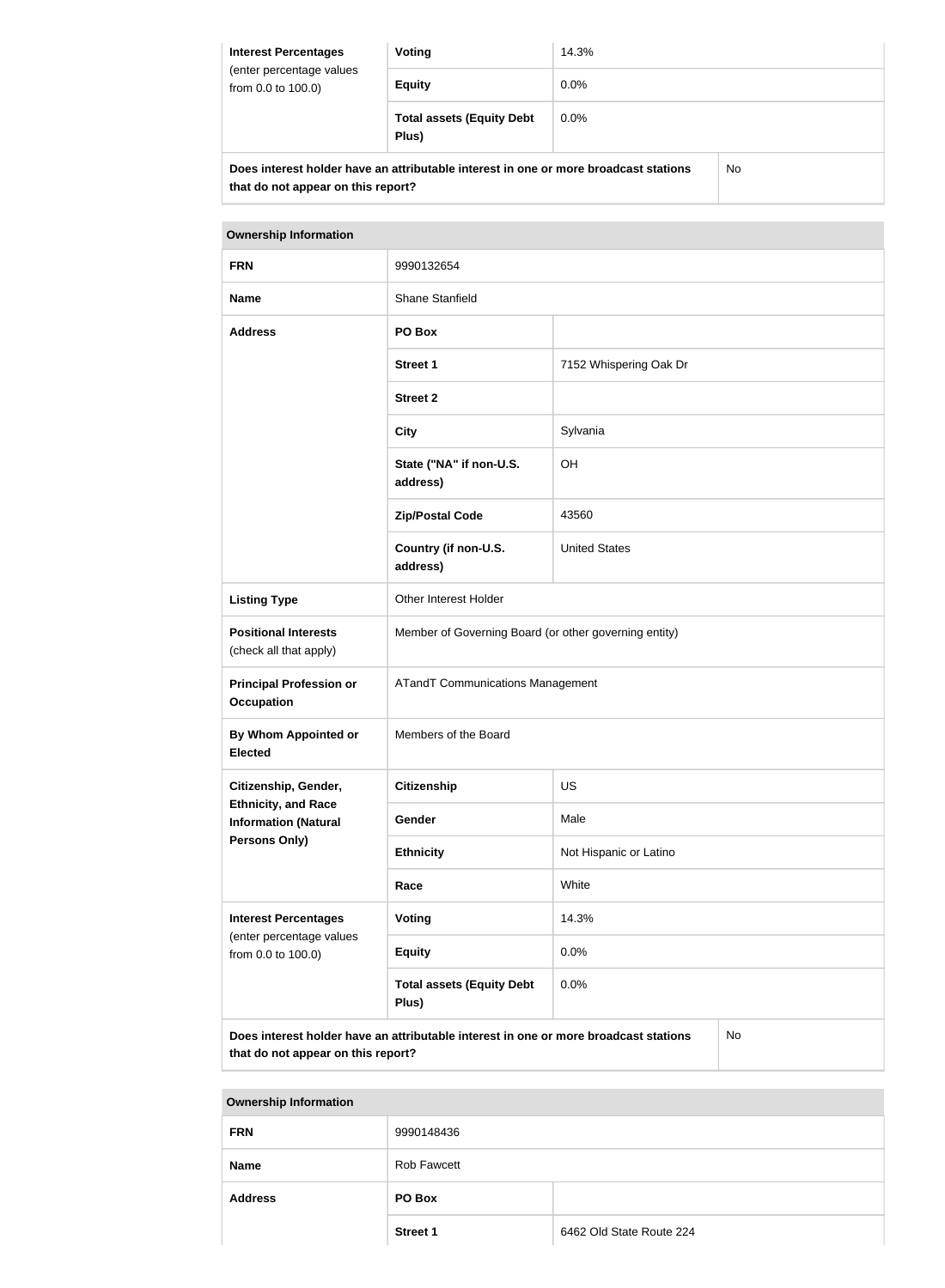|                                                           | <b>Street 2</b>                                                                      |                        |    |
|-----------------------------------------------------------|--------------------------------------------------------------------------------------|------------------------|----|
|                                                           | <b>City</b>                                                                          | Ottawa                 |    |
|                                                           | State ("NA" if non-U.S.<br>address)                                                  | OH                     |    |
|                                                           | <b>Zip/Postal Code</b>                                                               | 45875                  |    |
|                                                           | Country (if non-U.S.<br>address)                                                     | <b>United States</b>   |    |
| <b>Listing Type</b>                                       | Other Interest Holder                                                                |                        |    |
| <b>Positional Interests</b><br>(check all that apply)     | Officer, Other - PresidentMember of Governing Board (or other governing entity)      |                        |    |
| <b>Principal Profession or</b><br><b>Occupation</b>       | Insurance CEO, Owner                                                                 |                        |    |
| <b>By Whom Appointed or</b><br><b>Elected</b>             | <b>Board of Directors</b>                                                            |                        |    |
| Citizenship, Gender,                                      | <b>Citizenship</b>                                                                   | <b>US</b>              |    |
| <b>Ethnicity, and Race</b><br><b>Information (Natural</b> | Gender                                                                               | Male                   |    |
| <b>Persons Only)</b>                                      | <b>Ethnicity</b>                                                                     | Not Hispanic or Latino |    |
|                                                           | Race                                                                                 | White                  |    |
| <b>Interest Percentages</b>                               | Voting                                                                               | 14.3%                  |    |
| (enter percentage values<br>from 0.0 to 100.0)            | <b>Equity</b>                                                                        | 0.0%                   |    |
|                                                           | <b>Total assets (Equity Debt</b><br>Plus)                                            | 0.0%                   |    |
| that do not appear on this report?                        | Does interest holder have an attributable interest in one or more broadcast stations |                        | No |

#### **Ownership Information**

| <b>FRN</b>                                            | 9990148437                                                                      |                      |
|-------------------------------------------------------|---------------------------------------------------------------------------------|----------------------|
| <b>Name</b>                                           | Phil Hohler                                                                     |                      |
| <b>Address</b>                                        | PO Box                                                                          |                      |
|                                                       | <b>Street 1</b>                                                                 | 3908 Jane Ave        |
|                                                       | <b>Street 2</b>                                                                 |                      |
|                                                       | <b>City</b>                                                                     | Huron                |
|                                                       | State ("NA" if non-U.S.<br>address)                                             | OH                   |
|                                                       | <b>Zip/Postal Code</b>                                                          | 44839                |
|                                                       | Country (if non-U.S.<br>address)                                                | <b>United States</b> |
| <b>Listing Type</b>                                   | Other Interest Holder                                                           |                      |
| <b>Positional Interests</b><br>(check all that apply) | Officer, Other - TreasurerMember of Governing Board (or other governing entity) |                      |
| <b>Principal Profession or</b><br><b>Occupation</b>   | <b>Banking Executive</b>                                                        |                      |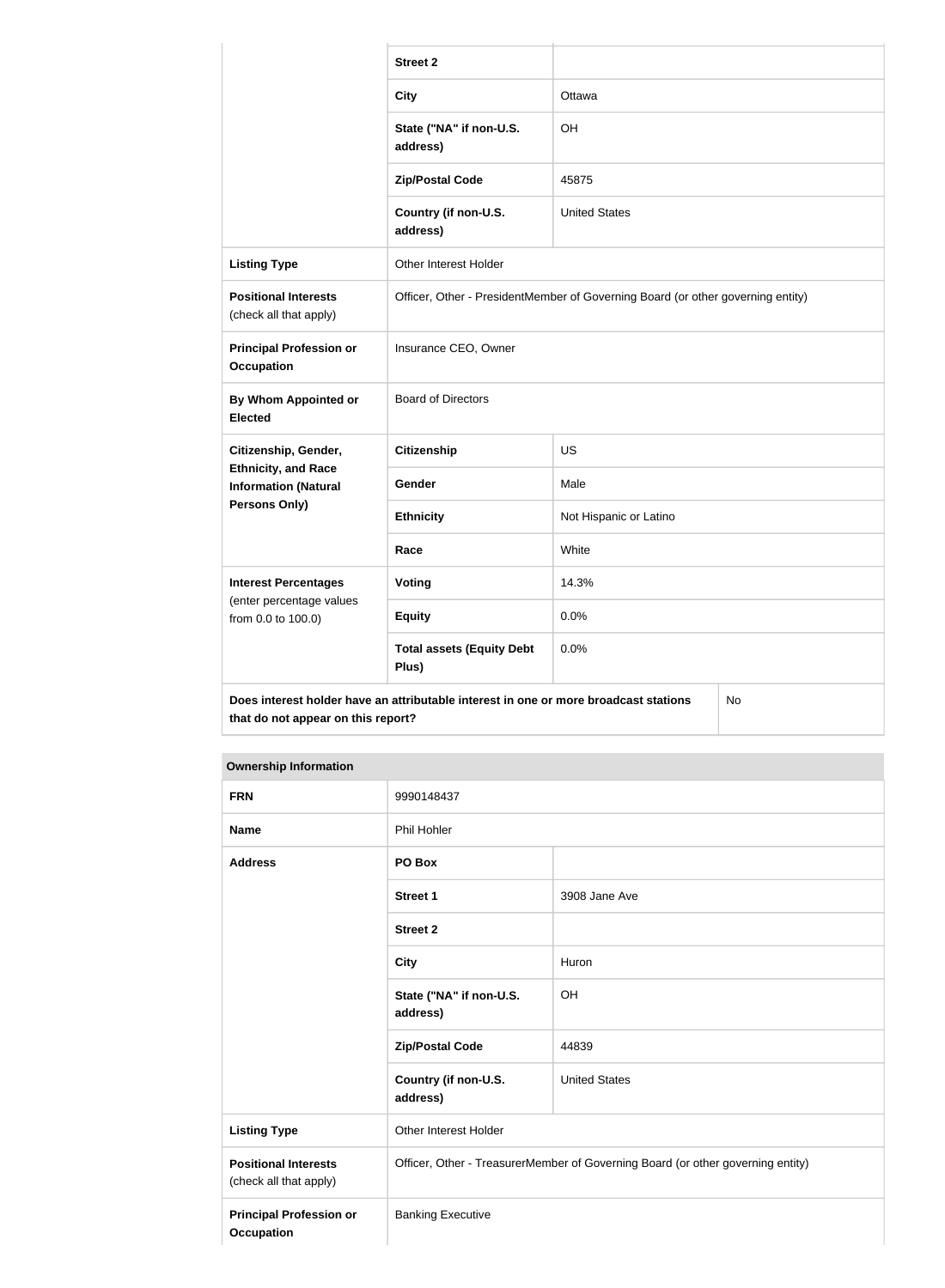| By Whom Appointed or<br><b>Elected</b>                                                     | <b>Board of Directors</b>                 |                        |  |
|--------------------------------------------------------------------------------------------|-------------------------------------------|------------------------|--|
| Citizenship, Gender,                                                                       | <b>Citizenship</b>                        | US.                    |  |
| <b>Ethnicity, and Race</b><br><b>Information (Natural</b>                                  | Gender                                    | Male                   |  |
| <b>Persons Only)</b>                                                                       | <b>Ethnicity</b>                          | Not Hispanic or Latino |  |
|                                                                                            | Race                                      | White                  |  |
| <b>Interest Percentages</b>                                                                | Voting                                    | 14.3%                  |  |
| (enter percentage values<br>from 0.0 to 100.0)                                             | <b>Equity</b>                             | 0.0%                   |  |
|                                                                                            | <b>Total assets (Equity Debt</b><br>Plus) | 0.0%                   |  |
| Does interest holder have an attributable interest in one or more broadcast stations<br>No |                                           |                        |  |

| <b>Ownership Information</b>                              |                                                                                 |                        |  |
|-----------------------------------------------------------|---------------------------------------------------------------------------------|------------------------|--|
| <b>FRN</b>                                                | 9990148440                                                                      |                        |  |
| <b>Name</b>                                               | <b>Judy Wamtz</b>                                                               |                        |  |
| <b>Address</b>                                            | PO Box                                                                          |                        |  |
|                                                           | <b>Street 1</b>                                                                 | 6969 Southpine Ct      |  |
|                                                           | <b>Street 2</b>                                                                 |                        |  |
|                                                           | <b>City</b>                                                                     | Maumee                 |  |
|                                                           | State ("NA" if non-U.S.<br>address)                                             | OH                     |  |
|                                                           | <b>Zip/Postal Code</b>                                                          | 43537                  |  |
|                                                           | Country (if non-U.S.<br>address)                                                | <b>United States</b>   |  |
| <b>Listing Type</b>                                       | Other Interest Holder                                                           |                        |  |
| <b>Positional Interests</b><br>(check all that apply)     | Officer, Other - SecretaryMember of Governing Board (or other governing entity) |                        |  |
| <b>Principal Profession or</b><br><b>Occupation</b>       | Homemaker                                                                       |                        |  |
| <b>By Whom Appointed or</b><br><b>Elected</b>             | <b>Board of Directors</b>                                                       |                        |  |
| Citizenship, Gender,                                      | <b>Citizenship</b>                                                              | US                     |  |
| <b>Ethnicity, and Race</b><br><b>Information (Natural</b> | Gender                                                                          | Female                 |  |
| <b>Persons Only)</b>                                      | <b>Ethnicity</b>                                                                | Not Hispanic or Latino |  |
|                                                           | Race                                                                            | White                  |  |
| <b>Interest Percentages</b>                               | <b>Voting</b>                                                                   | 14.3%                  |  |
| (enter percentage values<br>from 0.0 to 100.0)            | <b>Equity</b>                                                                   | 0.0%                   |  |
|                                                           | <b>Total assets (Equity Debt</b><br>Plus)                                       | 0.0%                   |  |

**that do not appear on this report?**

**Does interest holder have an attributable interest in one or more broadcast stations** No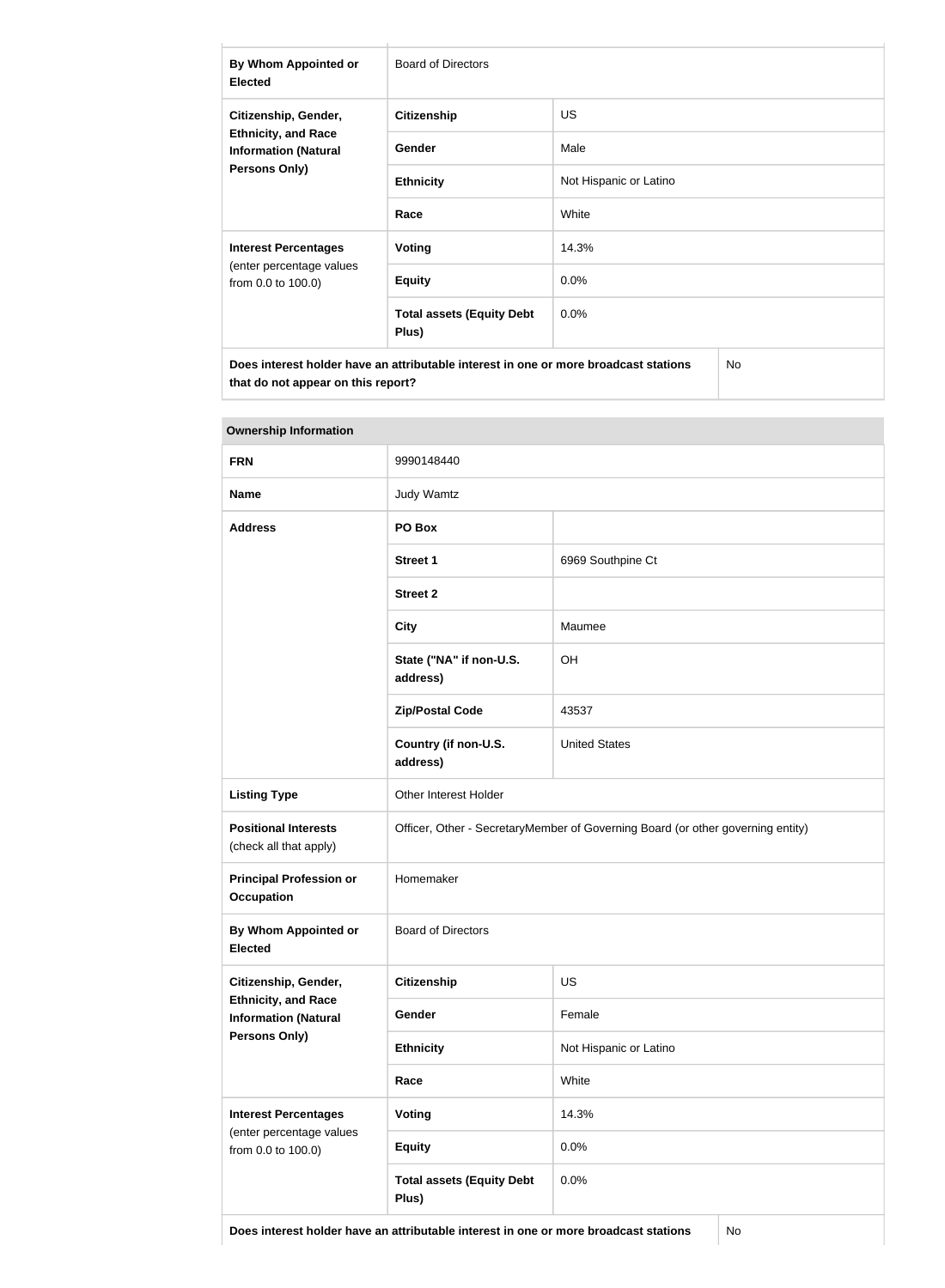| <b>Ownership Information</b>                                                                                                            |                                                                                      |                        |  |
|-----------------------------------------------------------------------------------------------------------------------------------------|--------------------------------------------------------------------------------------|------------------------|--|
| <b>FRN</b>                                                                                                                              | 9990148441                                                                           |                        |  |
| <b>Name</b>                                                                                                                             | Jim Peniston                                                                         |                        |  |
| <b>Address</b>                                                                                                                          | PO Box                                                                               |                        |  |
|                                                                                                                                         | <b>Street 1</b>                                                                      | 6644 Sue Lane          |  |
|                                                                                                                                         | <b>Street 2</b>                                                                      |                        |  |
|                                                                                                                                         | <b>City</b>                                                                          | Maumee                 |  |
|                                                                                                                                         | State ("NA" if non-U.S.<br>address)                                                  | OH                     |  |
|                                                                                                                                         | <b>Zip/Postal Code</b>                                                               | 43537                  |  |
|                                                                                                                                         | Country (if non-U.S.<br>address)                                                     | <b>United States</b>   |  |
| <b>Listing Type</b>                                                                                                                     | Other Interest Holder                                                                |                        |  |
| <b>Positional Interests</b><br>(check all that apply)                                                                                   | Officer, Other - Vice PresidentMember of Governing Board (or other governing entity) |                        |  |
| <b>Principal Profession or</b><br><b>Occupation</b>                                                                                     | Development Executive, Retired                                                       |                        |  |
| By Whom Appointed or<br><b>Elected</b>                                                                                                  | <b>Board of Directors</b>                                                            |                        |  |
| Citizenship, Gender,                                                                                                                    | <b>Citizenship</b>                                                                   | <b>US</b>              |  |
| <b>Ethnicity, and Race</b><br><b>Information (Natural</b>                                                                               | Gender                                                                               | Male                   |  |
| Persons Only)                                                                                                                           | <b>Ethnicity</b>                                                                     | Not Hispanic or Latino |  |
|                                                                                                                                         | Race                                                                                 | White                  |  |
| <b>Interest Percentages</b><br>(enter percentage values                                                                                 | <b>Voting</b>                                                                        | 14.3%                  |  |
| from 0.0 to 100.0)                                                                                                                      | <b>Equity</b>                                                                        | 0.0%                   |  |
|                                                                                                                                         | <b>Total assets (Equity Debt</b><br>Plus)                                            | 0.0%                   |  |
| Does interest holder have an attributable interest in one or more broadcast stations<br><b>No</b><br>that do not appear on this report? |                                                                                      |                        |  |
|                                                                                                                                         |                                                                                      |                        |  |

| (b) Respondent certifies that any interests, including equity, financial, or voting | Yes |
|-------------------------------------------------------------------------------------|-----|
| interests, not reported in this filing are non-attributable.                        |     |
| If "No," submit as an exhibit an explanation.                                       |     |

| (c) Is Respondent seeking an attribution exemption for any officer or director with<br>duties wholly unrelated to the Licensee(s)?                                                                                             | N <sub>o</sub> |
|--------------------------------------------------------------------------------------------------------------------------------------------------------------------------------------------------------------------------------|----------------|
| If "Yes," complete the information in the required fields and submit an Exhibit fully describing<br>that individual's duties and responsibilities, and explaining why that individual should not be<br>attributed an interest. |                |